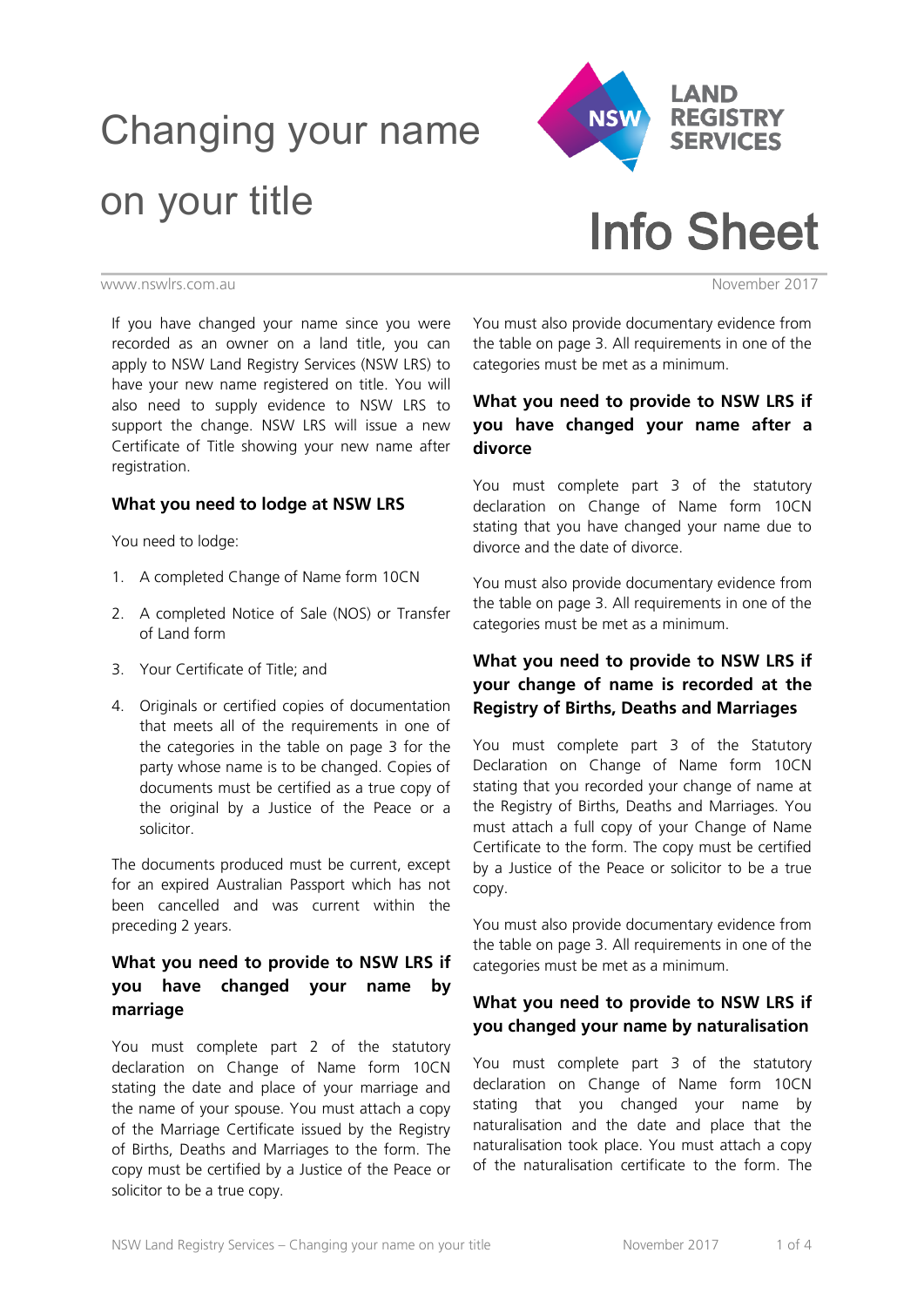copy must be certified by a Justice of the Peace or solicitor to be a true copy.

You must also provide documentary evidence from the table on page 3. All requirements in one of the categories must be met as a minimum.

# **What you need to provide to NSW LRS if you were born overseas and have changed your name**

You must provide documentary evidence from the table on page 3. All requirements in one of the categories must be met as a minimum.

Depending on the evidence provided, NSW LRS may require further evidence.

# **What you need to provide to NSW LRS if you have not formally registered your change your name anywhere**

Where you have adopted and exclusively used a new name for a period of at least one year without formally registering this change, you are considered to have changed your name by 'use and repute'. You must state the full circumstances under which you have used your new name at part 3 of the statutory declaration on Change of Name form 10CN.

You must also provide documentary evidence from the table on page 3. All requirements in one of the categories must be met as a minimum.

#### **Companies, financial institutions and other non-government organisations**

Evidence of a change of name must be given by way of a Certificate of Incorporation under the Corporations Act 2001, or other appropriate evidence of the change of name under the relevant legislation.

# **What you need to provide to NSW LRS if you are transferring ownership of a property where the land title records you as an owner under your former name**

You do not need to lodge a Change of Name form 10CN or any documentary evidence from the table on page 3. You must lodge a Statutory Declaration with the transfer documents describing the name change.

#### **Locating your Certificate of Title**

The current edition of the Certificate of Title to your land will need to be lodged with your Change of Name and Notice of Sale form.

If your property is mortgaged, you will need to contact your lender and ask them to produce your Certificate of Title at NSW LRS to allow registration of your change of name. Your lender will advise you of their costs and procedures for producing your title.

## **Notice of Sale or Transfer of Land Form (NOS)**

For a change of name, you must complete Panels 1, 2 and 5 on the Notice of Sale form. Information on the NOS form is used to notify Council and other rating authorities of your change of name.

You can complete and lodge your NOS online using NSW LRS' electronic notice of sale form (eNOS) from the NSW LRS Online portal http://online.nswlrs.com.au

#### **Where to lodge your documents**

You can lodge your documents at:

NSW Land Registry Services

1 Prince Albert Road, Queens Square

Sydney NSW 2000

A lodgment fee is payable.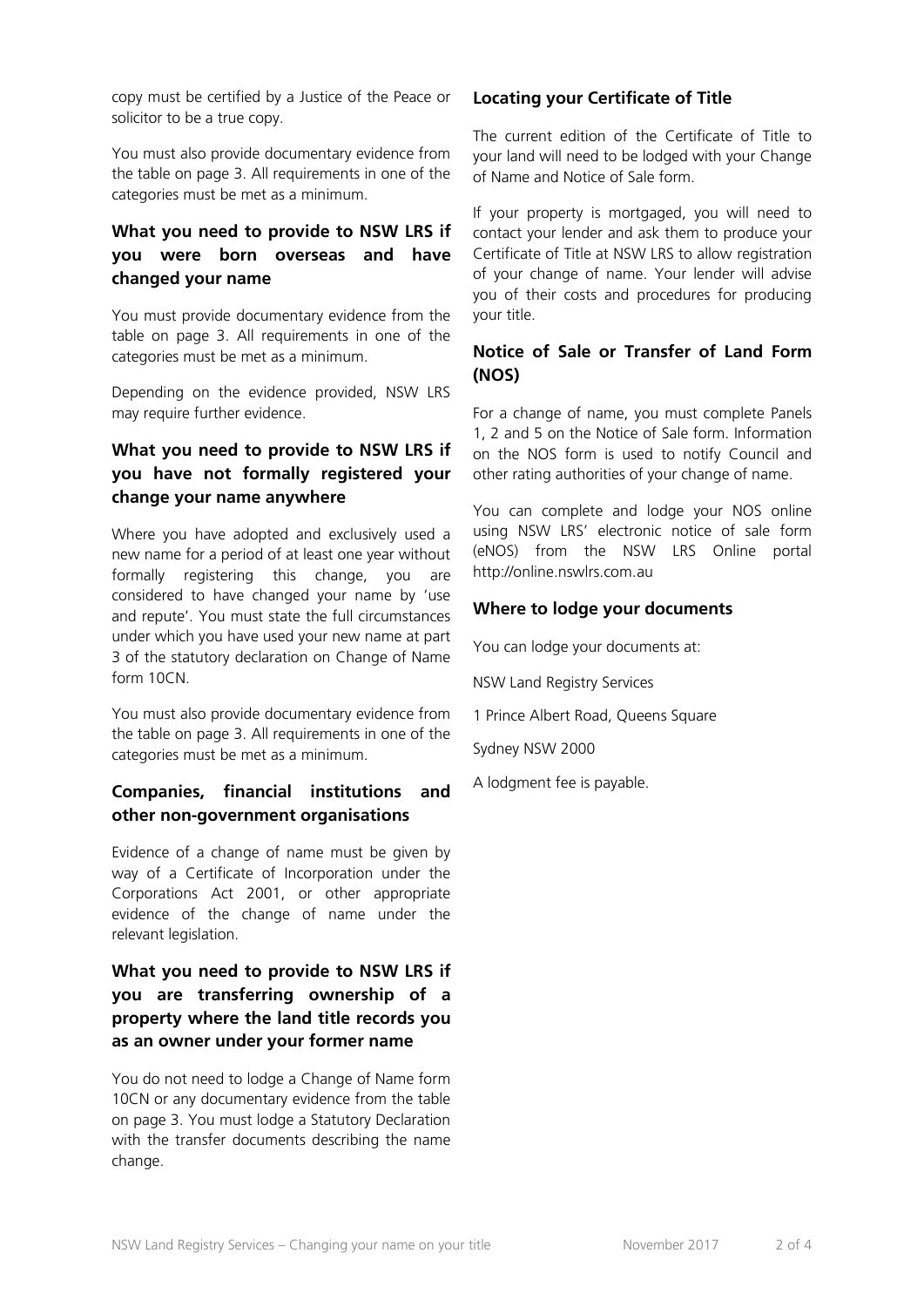The Conveyancing Rules standardised formal verification of identity and authority (right to deal) requirements. All requirements in one of the categories below must be met as a minimum:

| Category | <b>Minimum Document Requirements</b>                                                                                                                                                                                                                      |
|----------|-----------------------------------------------------------------------------------------------------------------------------------------------------------------------------------------------------------------------------------------------------------|
|          | For Persons who are Australian citizens or residents:                                                                                                                                                                                                     |
|          | Australian Passport or foreign passport plus Australian drivers licence or Photo Card<br>plus change of name or marriage certificate if necessary                                                                                                         |
| 2        | Australian Passport or foreign passport plus full birth certificate or citizenship certificate<br>or descent certificate plus Medicare or Centrelink or Department of Veterans' Affairs<br>card plus change of name or marriage certificate if necessary  |
| 3        | Australian drivers licence or Photo Card plus full birth certificate or citizenship<br>certificate or descent certificate plus Medicare or Centrelink or Department of Veterans'<br>Affairs card plus change of name or marriage certificate if necessary |
| 4        | Australian Passport or foreign passport plus another form of government issued<br>la)<br>photographic identity Document plus change of name or marriage certificate if<br>necessary.                                                                      |
|          | Australian Passport or foreign passport plus full birth certificate plus another<br>$ b\rangle$<br>form of government issued identity Document plus change of name or<br>marriage certificate if necessary                                                |
| 15       | Identifier Declaration plus full birth certificate or citizenship certificate or descent<br>la)<br>certificate plus Medicare or Centrelink or Department of Veterans' Affairs card<br>plus change of name or marriage certificate if necessary.           |
|          | Identifier Declaration by a Person specified in Verification of Identity Standard<br>$ b\rangle$<br>paragraph 4.4(e) plus Medicare or Centrelink or Department of Veterans' Affairs<br>card plus change of name or marriage certificate if necessary.     |
|          | Note: Refer to Verification of Identity Standard paragraph 4.*                                                                                                                                                                                            |
|          | For Persons who are not Australian citizens or residents:                                                                                                                                                                                                 |
| 16       | a) Foreign passport plus another form of government issued photographic identity<br>Document plus change of name or marriage certificate if necessary                                                                                                     |
|          | Foreign passport plus full birth certificate plus another form of government issued<br>$ b\rangle$<br>identity Document plus change of name or marriage certificate if necessary.                                                                         |

**\*Paragraph 4.4(e) Schedule 8** NSW Participation Rules for Electronic Conveyancing **Note:**

Marriage Certificate from Registry, Births, Deaths and Marriages must be provided. A ceremonial marriage certificate is not acceptable as supportive evidence.

A document containing text in a foreign language must be accompanied by an English translation. The translation must be signed on each page by the interpreter and be identified as an accurate translation of the document.